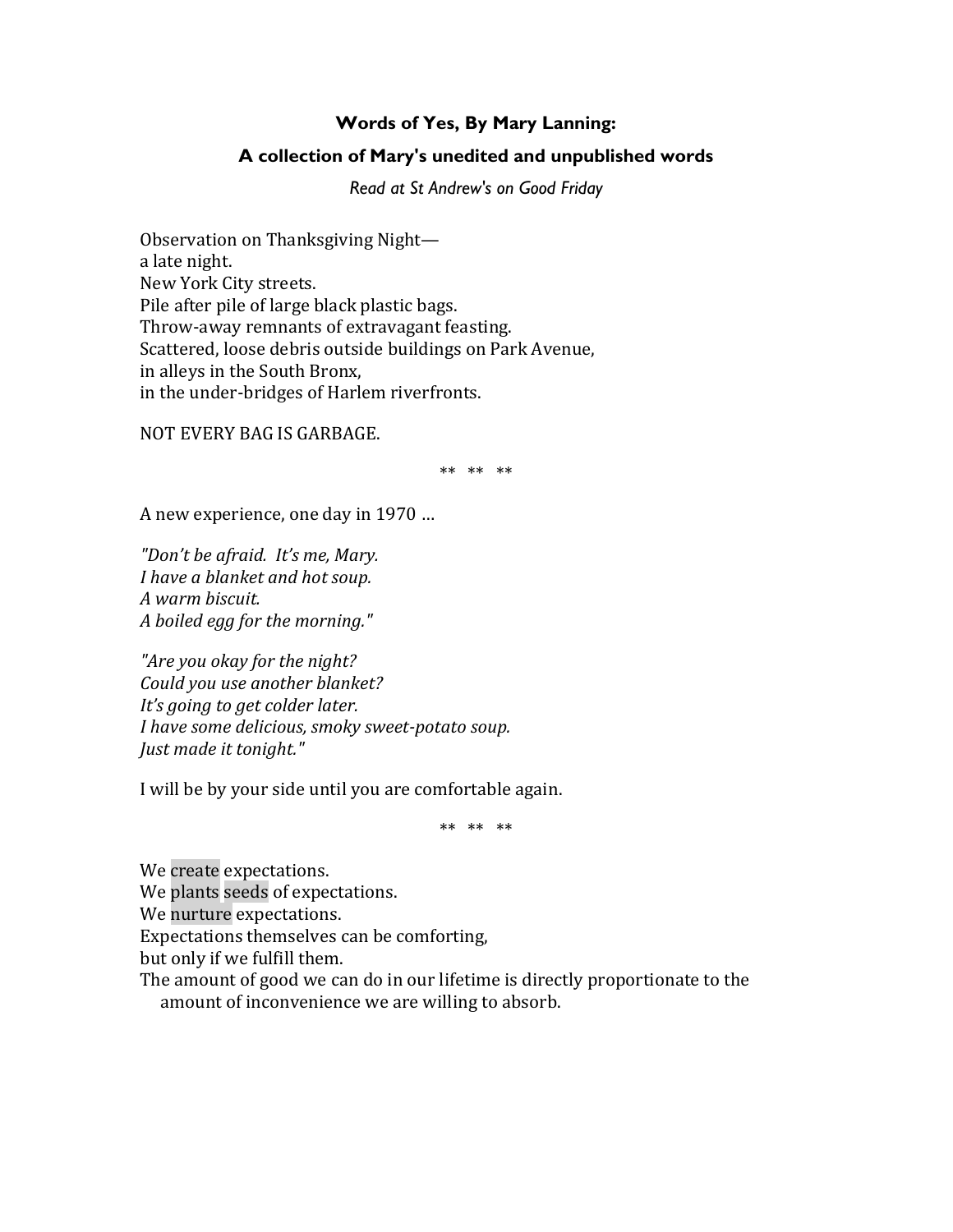We are all broken and breakable together. We receive and give the knocks of life. Get used to it. Get over it. You'll be amazed at how less frequently you find yourself "losing it" when you realize that others know you're breakable.

Alone, feeling completely disconnected that's where everyone lives some of the time. But that's when we are *least* alone! Because that's when we're most like each other, most able to understand and connect to each other. The darkness is where the light is born. You'll see it … as sure as Dawn.

\*\* \*\* \*\*

Oh, merciful God, let us do what we can *while* we can!

Out of the depths we cry to thee, O Lord!

A prayer from deep down …

"*Jiggle us gently! Wake us up to adventure.* 

*Show us how to relish the holes in our plans, the holes in our lives, the holes in our hearts.* 

*Deep inside the hollow we feel at times, Lord, let us rest and be thankful for the light of those who break through our darkness, even when we think we aren't ready for their light. Amen."*

\*\* \*\* \*\*

Belonging is our natural state,

but not always our natural experience.

We can fix that.

For someone.

Today.

I will be by your side until you are comfortable again.

I love you in ways you don't yet love yourself.

I love you before reasons.

I love you in your chaos,

in your un-worded fear,

in your bold courage,

I love you when you are most desperately alone.

I love you when your eyes look into mine and wonder why I love you.

\*\* \*\* \*\*